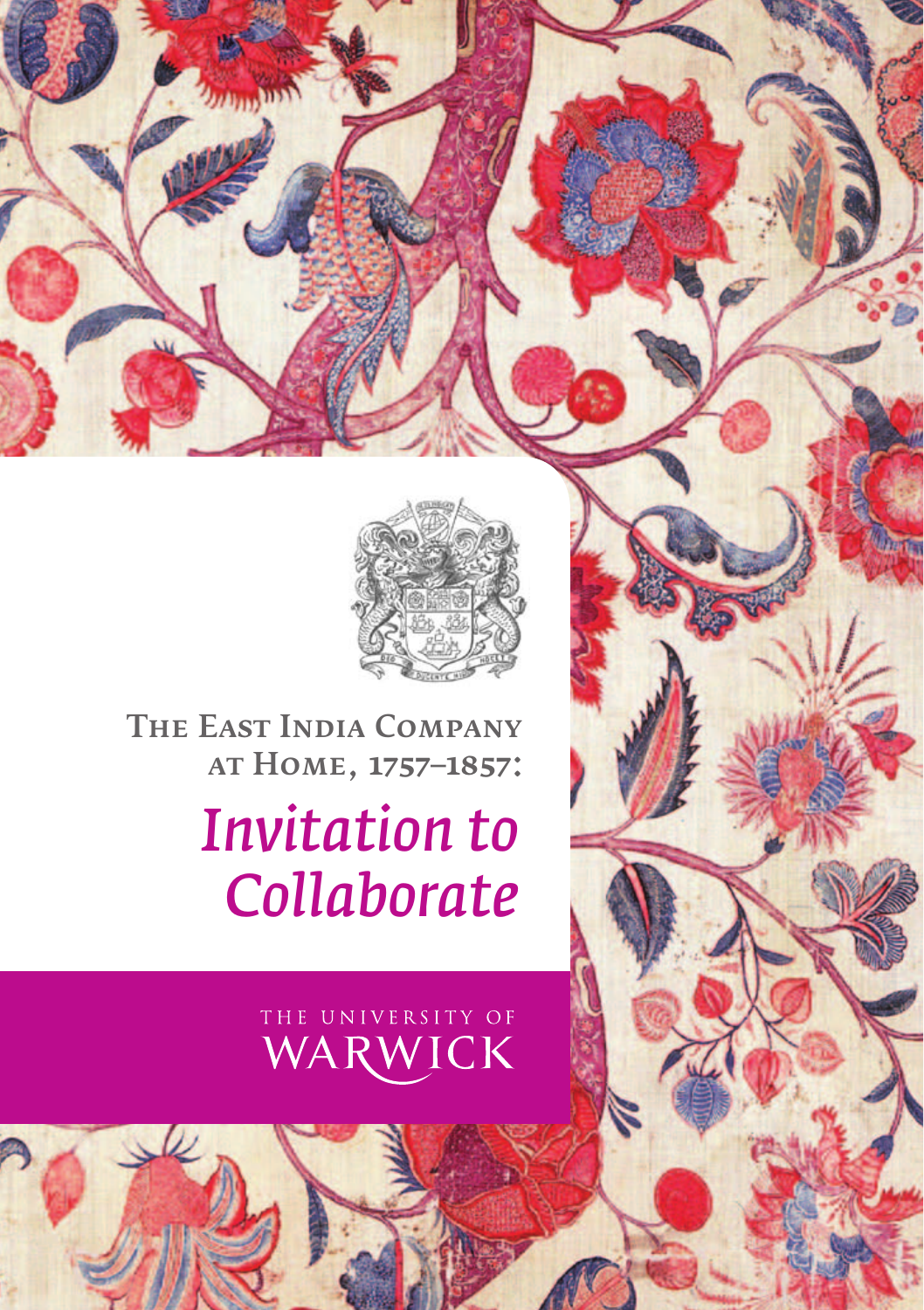### The East India Company at Home, 1757–1857

*A 3-year collaborative research project based in Warwick University's Global History & Culture Centre, running from September 2011 to August 2014*

unded by the Leverhulme Trus<br>the project seeks to increase<br>historical understanding of th<br>forms and functions of 18th-<br>and 19th-century country houses by unded by the Leverhulme Trust, the project seeks to increase historical understanding of the forms and functions of 18thassessing change over time in British domestic interiors and by locating those changes within a wider, global context.

- Explores the domestic and imperial routes by which Asian luxury goods – ceramics, textiles, metal-ware, furniture, fine art and the like – found their way into the homes of the propertied classes in England, Scotland and Wales in the Georgian and early Victorian periods.
- Builds on new developments in the study of consumer society, material culture and globalisation.
- Aims to capitalise on the recent explosion of research conducted

in archives and online by community-based family and local historians. The East India Company at Home will create a productive collaboration between family and local historians, museum curators and volunteers, the heritage sector, art dealers, independent scholars and university researchers.

The Warwick project team is led by Professor Margot Finn, an historian of 18th- and 19th-century British and imperial history. Dr Helen Clifford, an expert on British material culture and the curator of the Swaledale Museum in Yorkshire, will oversee engagement with local and family historians, together with Dr Kate Smith, an historian of Georgian material culture. Ellen Filor will be undertaking a PhD dissertation on Scottish families and their country houses.

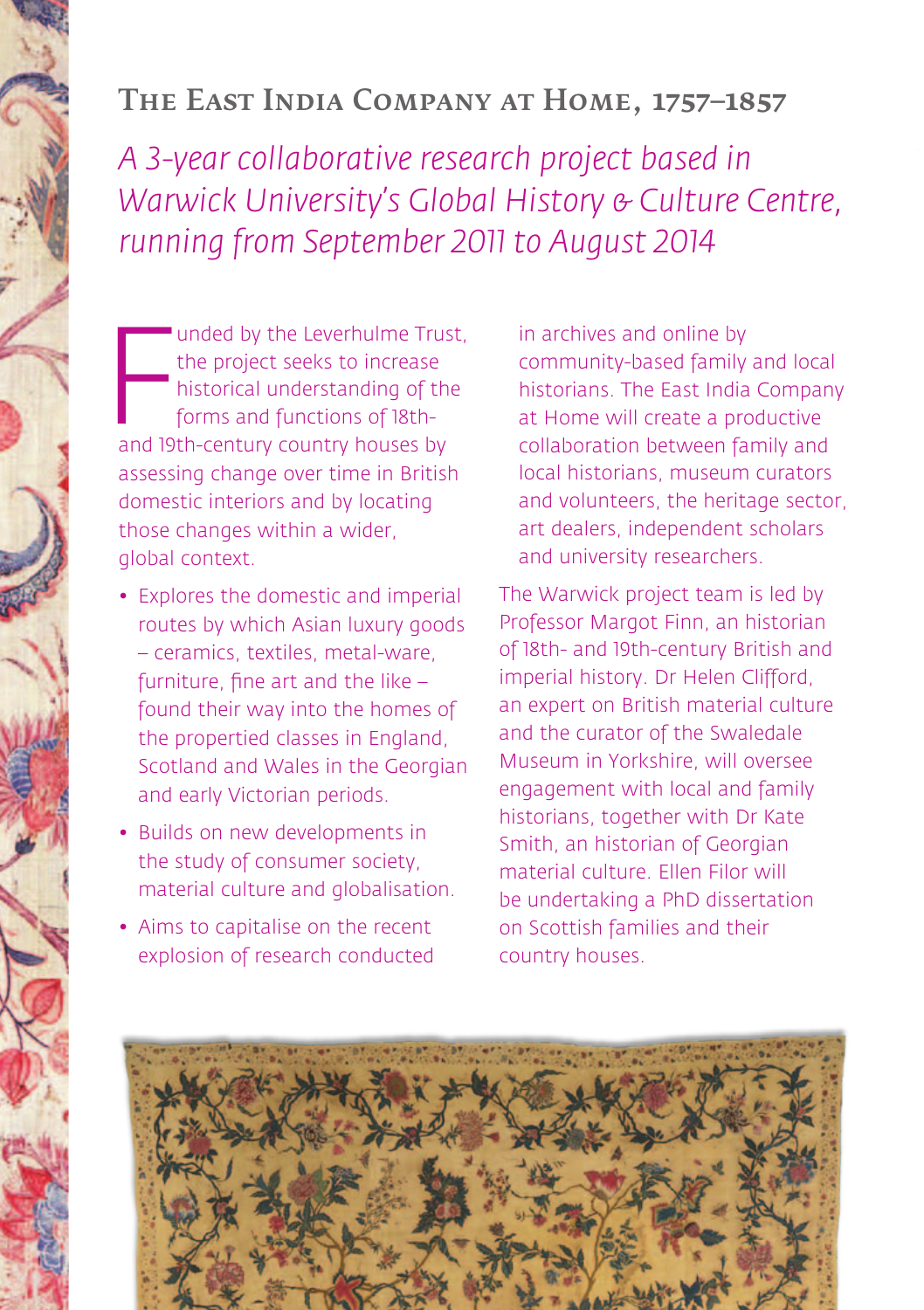

#### Who can participate?

The project team welcomes collaboration with individuals and groups active in researching country house history, material culture, colonial and imperial relations, and family and local history. Prospective participants may currently be researching projects that include (but are not confined to):

*specific country houses in England, Scotland and Wales (particularly those built, refurbished or furnished in the period c. 1757–1857)*

*specific objects found in country house collections (particularly items from China, India and Japan or associated with the East India Company)*

*specific persons associated with the EastIndia Company, the British government in 18thand 19th-century India or the construction or furnishing of country houses in Britain*

No formal affiliation with a history society or educational institution is required for participants, but access to the internet and an email account will be needed to allow collaborators to participate fully in the project.

#### What will the project accomplish?

The East India Company at Home will combine the project team's research findings with historical material and objects identified by local and family historians, curators and others, weaving together a series of connected histories – of objects, people and places – to illuminate the ways in which colonial exploits and Asian commodities shaped British material culture and social identities in the Georgian and Victorian eras.

From autumn 2011, the project website will provide access to bibliographies and other tools for research on topics related to The East India Company at Home. As the project develops, an online database and web-based publications – produced both by academics in the Warwick History Department and by the project's collaborators – will provide a searchable public portal of information on the global context of British country houses.

Study-days, workshops and an international conference will offer opportunities for participants to showcase their research throughout the project.

For further information, see the project's website at *www.warwick. ac.uk/go/eastindiacompanyathome*. If you need additional information, please email us at *East.India.Company@warwick.ac.uk*.



The Leverhulme Trust